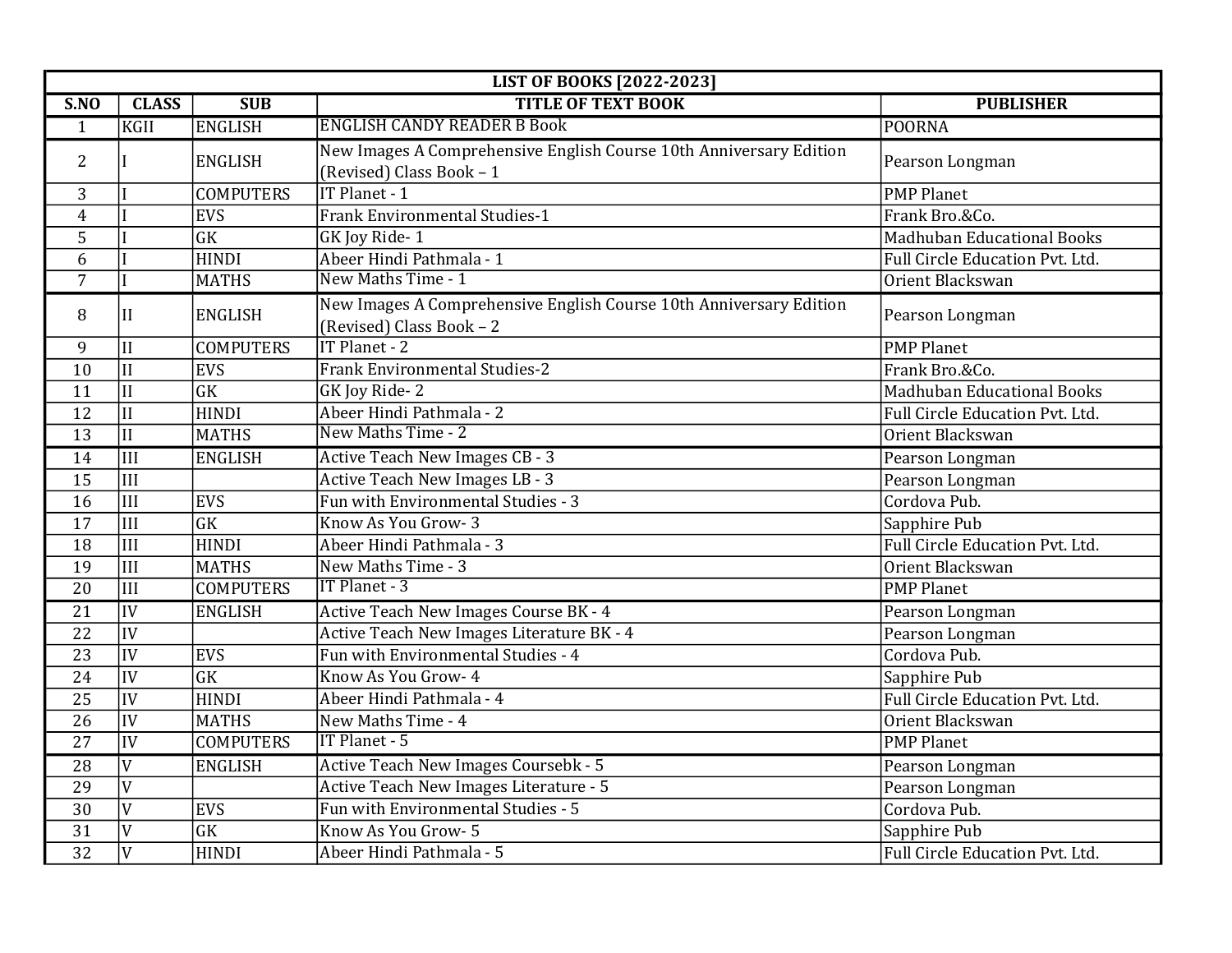| 33              | V                       | MATHS            | New Maths Time - 5                        | Orient Blackswan     |
|-----------------|-------------------------|------------------|-------------------------------------------|----------------------|
| 34              | $\overline{V}$          | <b>COMPUTERS</b> | IT Planet - 5                             | <b>PMP Planet</b>    |
| 35              | $\overline{VI}$         | <b>ENGLISH</b>   | New Images Next Course bk - 6             | Pearson              |
| $\overline{36}$ | $\overline{VI}$         |                  | New Images Next Literature bk - 6         | Pearson              |
| $\overline{37}$ | $\overline{VI}$         |                  | Great Fun with Grammar -6                 | Macmillan            |
| $\overline{38}$ | $\overline{\text{VI}}$  | G.K.             | General Knowledge - 6                     | <b>GOYAL</b>         |
| 39              | $\overline{VI}$         | <b>HINDI</b>     | Vasant Bhag - I (Hindi 2nd lang)          | <b>NCERT</b>         |
| 40              | $\overline{VI}$         |                  | Madhukiran part-5 (Hindi 3rd language)    | Madhuban             |
| 41              | $\overline{VI}$         | <b>MATHS</b>     | Mathematics $-6$                          | <b>NCERT</b>         |
| 42              | $\overline{VI}$         |                  | Progress in Mathematics - 6 (OPTIONAL)    | GOYAL                |
| 43              | $\overline{VI}$         | <b>ARABIC</b>    | Duroosul Lugathil Arabbiya - 2 (3rd lang) | Majlis               |
| 44              | $\overline{VI}$         | <b>FRENCH</b>    | Apprenons Le Francias - 1 (2nd lang)      | Saraswati            |
| $\overline{45}$ | $\overline{\text{VI}}$  |                  | Cahier D"Exercise - 1(2nd lang)           | Saraswati            |
| 46              | $\overline{VI}$         |                  | Apprenons Le Francias - 2(2nd lang)       | Saraswati            |
| $\overline{47}$ | $\overline{VI}$         |                  | Cahier D"Exercise - 2(2nd lang)           | Saraswati            |
| 48              | $\overline{VI}$         | MALAYALAM        | Malayala Padavali - 1(2nd lang)           | <b>DC Books</b>      |
| 49              | $\overline{\text{VI}}$  |                  | Malayala Padavali - 2 (2nd lang)          | <b>DC</b> Books      |
| 50              | $\overline{VI}$         |                  | Priya Malyalam - (3rd lang)               | <b>POORNA</b>        |
| $\overline{51}$ | $\overline{VI}$         | <b>SANSKRIT</b>  | Nai Deep Maneka - 6 (3rd lang)            | Saraswati            |
| $\overline{52}$ | $\overline{VI}$         | <b>SCIENCE</b>   | Science                                   | <b>NCERT</b>         |
| 53              | $\overline{VI}$         | SOC. Sci         | <b>Our Past - History</b>                 | <b>NCERT</b>         |
| 54              | $\overline{VI}$         |                  | The Earth Our Habitat                     | <b>NCERT</b>         |
| 55              | $\overline{VI}$         |                  | Social And Political Life                 | <b>NCERT</b>         |
| 56              | $\overline{VI}$         | <b>COMPUTERS</b> | <b>IT PLANET-6</b>                        | <b>PM PUBLISHERS</b> |
| $\overline{57}$ | VII                     | <b>ENGLISH</b>   | New Images Next Course bk - 7             | Pearson              |
| 58              | VII                     |                  | New Images Next Literature bk - 7         | Pearson              |
| 59              | VII                     |                  | <b>Great Fun with Grammar -7</b>          | Macmillan            |
| 60              | VII                     | G.K.             | General Knowledge - 7                     | <b>GOYAL</b>         |
| 61              | VII                     | <b>HINDI</b>     | Vasant Bhag - II                          | <b>NCERT</b>         |
| 62              | $\overline{\text{VII}}$ |                  | Nai Gulmohar part-7                       | <b>Full Circle</b>   |
| 63              | VII                     |                  | Madhukiran part -6 (Hindi 3rd language)   | Madhuban             |
| 64              | $\overline{\text{VII}}$ | <b>MATHS</b>     | Mathematics - 7                           | <b>NCERT</b>         |
| 65              | VII                     |                  | Progress in Mathematics - 7 (OPTIONAL)    | <b>GOYAL</b>         |
| 66              | VII                     | ARABIC           | Duroosul Lugathil Arabbiya - 3            | Majlis               |
| 67              | VII                     | <b>FRENCH</b>    | Apprenons Le Francias - 3                 | Saraswati            |
| 68              | $\overline{\text{VII}}$ |                  | Cahier D"Exercise - 3                     | Saraswati            |
| 69              | VII                     | MALAYALAM        | Malayala Padavali - 4                     | <b>DC Books</b>      |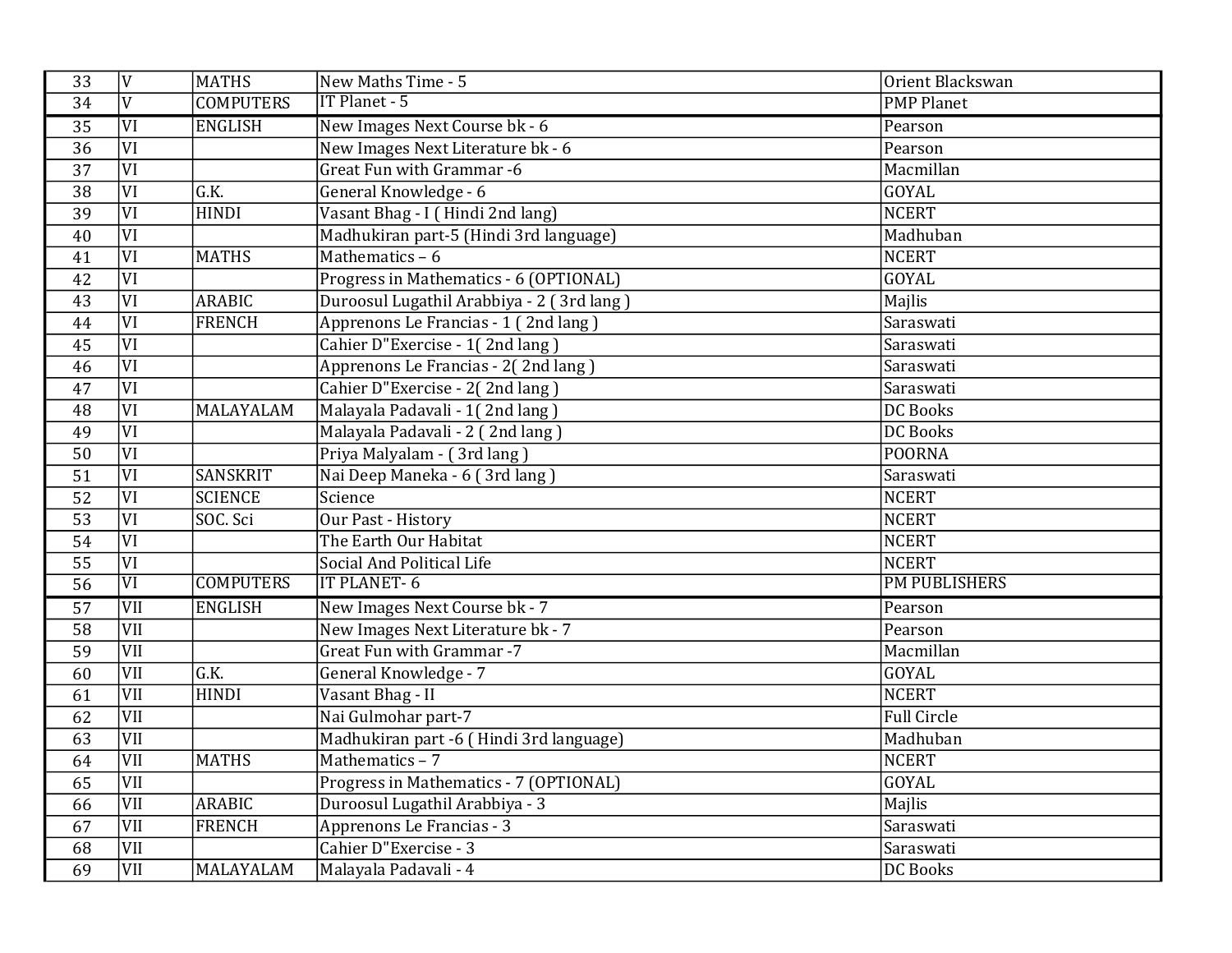| 70              | VII                    |                  | Priya Malyalam -3                       | <b>POORNA</b>        |
|-----------------|------------------------|------------------|-----------------------------------------|----------------------|
| 71              | <b>VII</b>             | <b>SANSKRIT</b>  | Nai Deep Maneka - 7 (3rd lang)          | Saraswati            |
| 72              | $\overline{VII}$       | <b>SCIENCE</b>   | Science                                 | <b>NCERT</b>         |
| 73              | VII                    | SOC. STD         | Our Past II - History                   | <b>NCERT</b>         |
| $\overline{74}$ | VII                    |                  | Our Environment - Geography             | <b>NCERT</b>         |
| 75              | VII                    |                  | Social And Political Life - II          | <b>NCERT</b>         |
| $\overline{76}$ | VII                    | <b>COMPUTERS</b> | <b>IT PLANET-7</b>                      | <b>PM PUBLISHERS</b> |
| $\overline{77}$ | VIII                   | <b>ENGLISH</b>   | New Images Next Course bk - 8           | Pearson              |
| 78              | VIII                   |                  | New Images Next Literature bk - 8       | Pearson              |
| 79              | VIII                   |                  | Great Fun with Grammar -8               | Macmillan            |
| 80              | VIII                   | <b>HINDI</b>     | Vasant bhag -8 Hindi (2nd lang)         | <b>NCERT</b>         |
| 81              | VIII                   |                  | Nai Gulmohar part-8                     | <b>Full Circle</b>   |
| 82              | VIII                   |                  | Madhukiran part -7 (Hindi 3rd language) | Mdhuban              |
| 83              | VIII                   | <b>MATHS</b>     | Mathematics - 8                         | <b>NCERT</b>         |
| 84              | VIII                   |                  | Progress in Mathematics - 8 (OPTIONAL)  | <b>GOYAL</b>         |
| 85              | VIII                   | ARABIC           | Duroosul Lugathil Arabbiya - 4          | Majlis               |
| 86              | <b>VIII</b>            | <b>FRENCH</b>    | Apprenons Le Francias - 4               | Saraswati            |
| 87              | VIII                   |                  | Cahier D"Exercise - 4                   | Saraswati            |
| 88              | VIII                   | MALAYALAM        | Malayala Padavali - 7                   | <b>DC</b> Books      |
| 89              | VIII                   | <b>SANSKRIT</b>  | Deep Maneka - 3                         | Saraswaty            |
| 90              | <b>VIII</b>            | <b>SCIENCE</b>   | <b>SCIENCE</b>                          | <b>NCERT</b>         |
| 91              | VIII                   | SOC. STD         | Our Past III - History                  | <b>NCERT</b>         |
| 92              | VIII                   |                  | <b>Resourse And Develpoment</b>         | <b>NCERT</b>         |
| 93              | <b>VIII</b>            |                  | Social And Political Life -III          | <b>NCERT</b>         |
| 94              | VIII                   | <b>COMPUTERS</b> | <b>IT PLANET - 8</b>                    | <b>PM PUBLISHERS</b> |
| 95              | $\overline{IX}$        | <b>ENGLISH</b>   | <b>Beehive - Text Book</b>              | <b>NCERT</b>         |
| 96              | $\overline{IX}$        |                  | <b>Moments - Supplementary Reader</b>   | <b>NCERT</b>         |
| 97              | $\overline{IX}$        |                  | Words & Expressions - Grammar Workbook  | <b>NCERT</b>         |
| 98              | $\overline{\text{IX}}$ | <b>HIND</b>      | Sanchiyan - I                           | <b>NCERT</b>         |
| 99              | $\overline{IX}$        |                  | Sparsh Pt I                             | <b>NCERT</b>         |
| 100             | IX                     |                  | Vyakran Parichay Course B               | <b>FULLMARK</b>      |
| 101             | $\overline{\text{IX}}$ | MALAYLAM         | Tejaswiyaya Vagmi                       | <b>HC Publisher</b>  |
| 102             | $\overline{IX}$        | <b>FRENCH</b>    | Entre Jeunes - I                        | <b>CBSE</b>          |
| 103             | $\overline{IX}$        | <b>MATHS</b>     | A MathsText Book for - IX               | <b>NCERT</b>         |
| 104             | $\overline{IX}$        | SCIENCE          | Science & Technology -IX                | <b>NCERT</b>         |
| 105             | $\overline{IX}$        |                  | Lab Manual Science Class - IX           | <b>FULLMARK</b>      |
| 106             | $\overline{\text{IX}}$ | SOC.SCI.         | India and The Contemporary World - I    | <b>NCERT</b>         |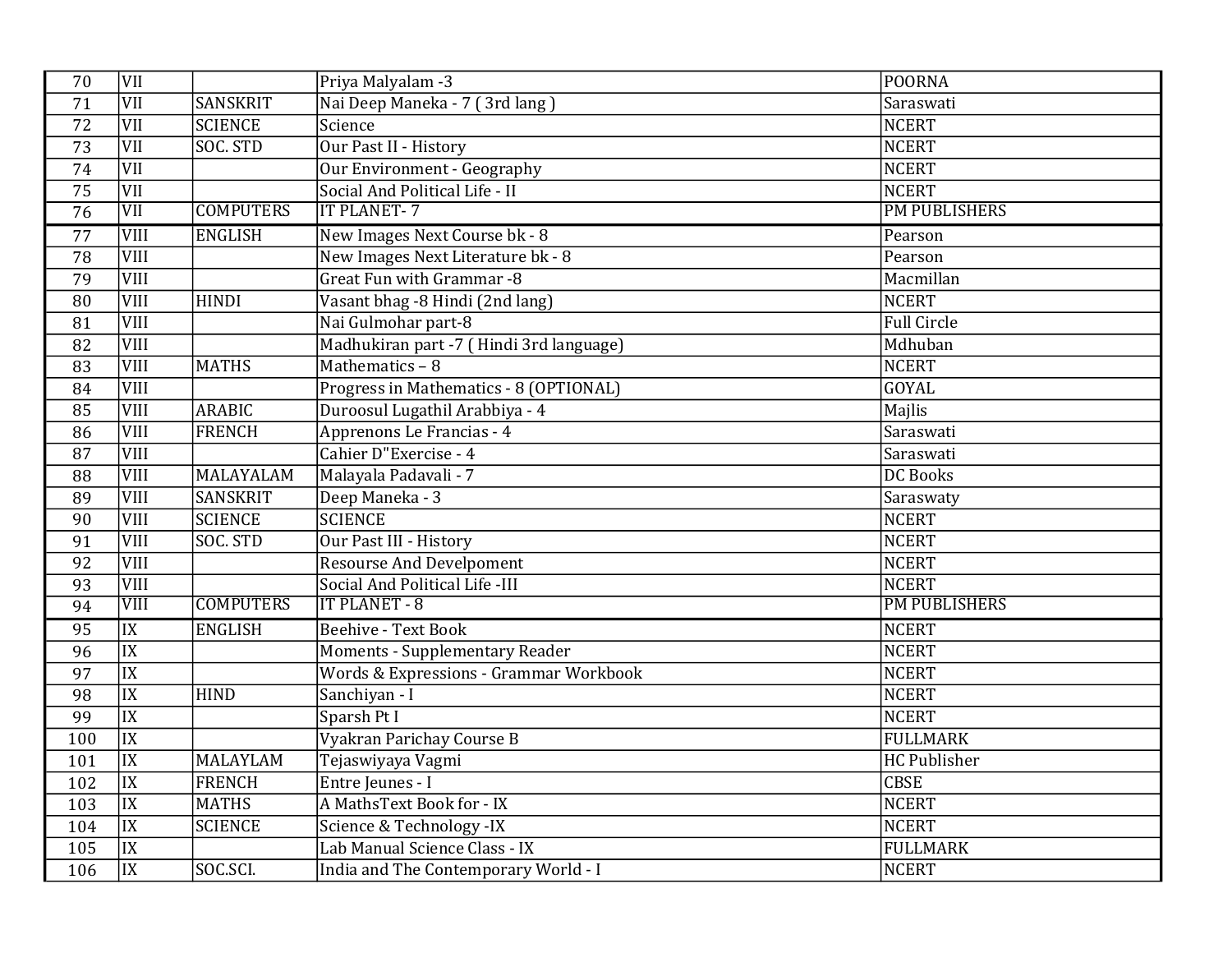| 107 | IX                     |                  | Contemporary India - PART - I                  | <b>NCERT</b>        |
|-----|------------------------|------------------|------------------------------------------------|---------------------|
| 108 | $\overline{IX}$        |                  | Democratic Politics for IX - Part - I          | <b>NCERT</b>        |
| 109 | $\overline{\text{IX}}$ |                  | <b>Economics for IX</b>                        | <b>NCERT</b>        |
| 110 | $\overline{X}$         | <b>ENGLISH</b>   | First Flight - Textbook                        | <b>NCERT</b>        |
| 111 | $\overline{X}$         |                  | Footprints without Feet- Supplementary Reader  | <b>NCERT</b>        |
| 112 | $\overline{\text{X}}$  | <b>FRENCH</b>    | Entre Jeunes - II                              | <b>CBSE</b>         |
| 113 | X                      | <b>HINDI</b>     | Sanchiyan - II                                 | <b>NCERT</b>        |
| 114 | X                      |                  | Sparsh - II                                    | <b>NCERT</b>        |
| 115 | X                      |                  | <b>VYAKRAN PARICHAY COURSE B</b>               | <b>FULLMARK</b>     |
| 116 | $\mathbf X$            | <b>MALAYALAM</b> | Chattampi Swamikal                             | <b>CURRENT</b>      |
| 117 | X                      | <b>MATHS</b>     | Mathematics textbook for X                     | <b>NCERT</b>        |
| 118 | X                      |                  | Mathematics reference book for X               | <b>ARYA</b>         |
| 119 | X                      | <b>SCIENCE</b>   | Science & Technology Class - X                 | <b>NCERT</b>        |
| 120 | X                      |                  | Lab Manual Science Class - X                   | <b>FULLMARK</b>     |
| 121 | X                      | SOC: SCI.        | India and The Contemporary World - II          | <b>NCERT</b>        |
| 122 | X                      |                  | Contemporary India - PART - II                 | <b>NCERT</b>        |
| 123 | X                      |                  | <b>Democratic Politics -II</b>                 | <b>NCERT</b>        |
| 124 | X                      |                  | <b>Understanding Economic Development - II</b> | <b>NCERT</b>        |
| 125 | XI                     | <b>ENGLISH</b>   | Snapshot for XI                                | <b>NCERT</b>        |
| 126 | XI                     |                  | Hornbill for XI                                | <b>NCERT</b>        |
| 127 | XI                     | PSYCHOLOGY       | Psychology for XI                              | <b>NCERT</b>        |
|     |                        | <b>PHYSICAL</b>  |                                                |                     |
| 128 | XI                     | <b>EDUCATION</b> | PHYSICAL EDUCATION-XI                          | Ratna Sagar         |
| 129 | XI                     |                  | PRACTICAL MANUAL PHYSICAL EDU. XI              | Ratna Sagar         |
| 130 | XI                     | <b>ENTRE</b>     | Entrepreunship - XI                            | <b>NCERT</b>        |
| 131 | XI                     | <b>MATHS</b>     | Maths for -XI                                  | <b>NCERT</b>        |
|     |                        | <b>APPLIED</b>   |                                                |                     |
| 132 | XI                     | <b>MATHS</b>     | APPLIED MATHEMATICS FOR CLASS XI               | <b>CBSE</b>         |
| 133 | $\overline{XI}$        | <b>BUS. STD</b>  | <b>Business Studies for XI</b>                 | <b>NCERT</b>        |
| 134 | XI                     | Accountancy      | Double Entry Book keeping                      | Sultanchand         |
| 135 | XI                     | <b>ECONOMICS</b> | Statistics for Economics & Intro to Micro Eco. | <b>NCERT</b>        |
| 136 | XI                     | COMP. SC.        | Computer. Science XI                           | <b>SUMITA ARORA</b> |
| 137 | $\overline{XI}$        |                  | <b>Informatics Practices-XI</b>                | <b>NCERT</b>        |
| 138 | XI                     | Engineering      | <b>Engineering Graphics</b>                    | <b>NCERT</b>        |
| 139 | $\overline{XI}$        | <b>PHYSICS</b>   | Physics - I                                    | <b>NCERT</b>        |
| 140 | $\overline{XI}$        |                  | Physics - II                                   | <b>NCERT</b>        |
| 141 | XI                     | $\ast$           | Lab Skills Physics for - XI                    | <b>LAXMI</b>        |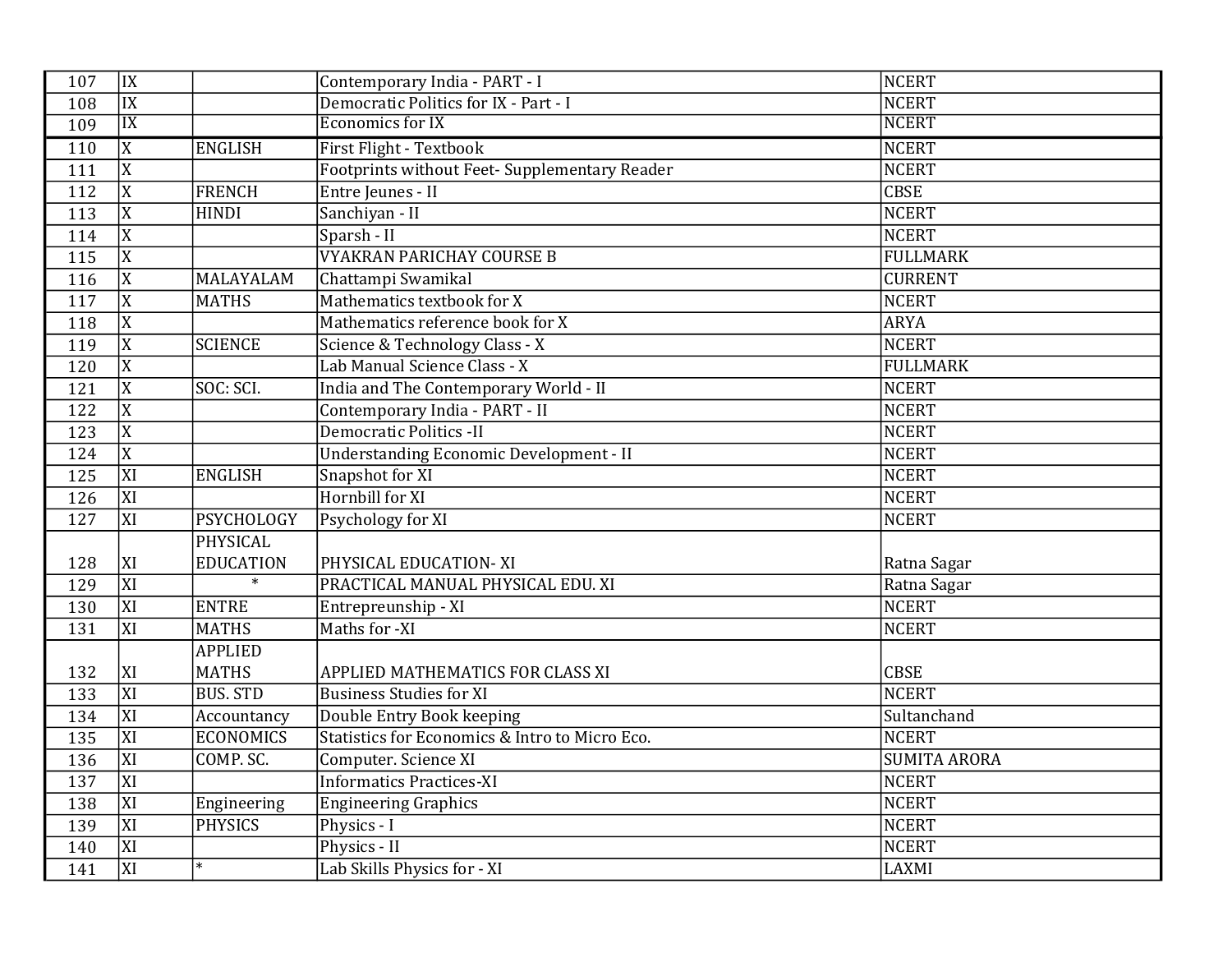| 142 | XI               | <b>CHEMISTRY</b>             | Chemistry - I                         | <b>NCERT</b> |
|-----|------------------|------------------------------|---------------------------------------|--------------|
| 143 | $\overline{XI}$  |                              | Chemistry - II                        | <b>NCERT</b> |
| 144 | $\overline{XI}$  | $\ast$                       | Lab Skills Chemictry for - XI         | <b>LAXMI</b> |
| 145 | XI               | <b>BIOLOGY</b>               | <b>Biology for XI</b>                 | <b>NCERT</b> |
| 146 | $\overline{XI}$  |                              | Lab Skills Biology for - XI           | <b>LAXMI</b> |
| 147 | XI               | <b>MARKETING</b>             | <b>CBSE STUDY MATERIAL</b>            | <b>CBSE</b>  |
| 148 | <b>XII</b>       | English                      | Vistas for XII                        | <b>NCERT</b> |
| 149 | <b>XII</b>       |                              | Flamingo for XII                      | <b>NCERT</b> |
| 150 | XII              | <b>ENTRE</b>                 | Entrepreunship - XII                  | <b>NCERT</b> |
| 151 | <b>XII</b>       | Maths                        | Maths for XII - Part I                | <b>NCERT</b> |
| 152 | <b>XII</b>       |                              | Maths for XII - Part II               | <b>NCERT</b> |
| 153 | XII              |                              | Maths for XII Reference Book          | <b>ARYA</b>  |
|     |                  | <b>APPLIED</b>               |                                       |              |
| 154 | XII              | <b>MATHS</b>                 | A TEXTBOOK OF APPLIED MATHEMATICS     | GOYAL        |
| 155 | $\overline{XII}$ | Bus.Std.                     | Principles & Functions of Management  | <b>NCERT</b> |
| 156 | XII              |                              | Finance & Marketing                   | <b>NCERT</b> |
| 157 | $\overline{XII}$ | Accountancy                  | Partnership & Co Accounts             | Sultanchand  |
| 158 | <b>XII</b>       |                              | Analysis of Financial Statement       | Sultanchand  |
| 159 | <b>XII</b>       |                              | Double Entry Bookkeeping              | Sultanchand  |
| 160 | <b>XII</b>       | Economics                    | Indian Economic Development.          | <b>NCERT</b> |
| 161 | <b>XII</b>       |                              | <b>Introductory Macro-Eco. Theory</b> | <b>NCERT</b> |
| 162 | XII              | <b>ENGINEERING</b>           | <b>ENGINEERING GRAPHICS</b>           | <b>NCERT</b> |
| 163 | <b>XII</b>       | Physics                      | Physics for XII Part I                | <b>NCERT</b> |
| 164 | $\overline{XII}$ |                              | Physics for XII Part II               | <b>NCERT</b> |
| 165 | <b>XII</b>       |                              | Physics Lab. Manual                   | LAXMI        |
| 166 | <b>XII</b>       | Chemistry                    | Chemistry for XII - Part I            | <b>NCERT</b> |
| 167 | XII              |                              | Chemistry for XII - Part II           | <b>NCERT</b> |
| 168 | <b>XII</b>       |                              | Lab Skills Chemistry for XII          | <b>LAXMI</b> |
| 169 | <b>XII</b>       | <b>Biology</b>               | <b>Biology for XII</b>                | <b>NCERT</b> |
| 170 | <b>XII</b>       |                              | Lab Skills Biology for XII            | LAXMI        |
| 171 | XII              | Computer<br>Science          | <b>Computer Science for XII</b>       | Sumita Arora |
| 172 | XII              |                              | <b>Informatic Practices for XII</b>   | Sumita Arora |
| 173 | XII              | <b>PSYCHOLOGY</b>            | Psychology for XII                    | <b>NCERT</b> |
| 174 | XII              | PHYSICAL<br><b>EDUCATION</b> | PHYSICAL EDUCATION- XII               | Ratna Sagar  |